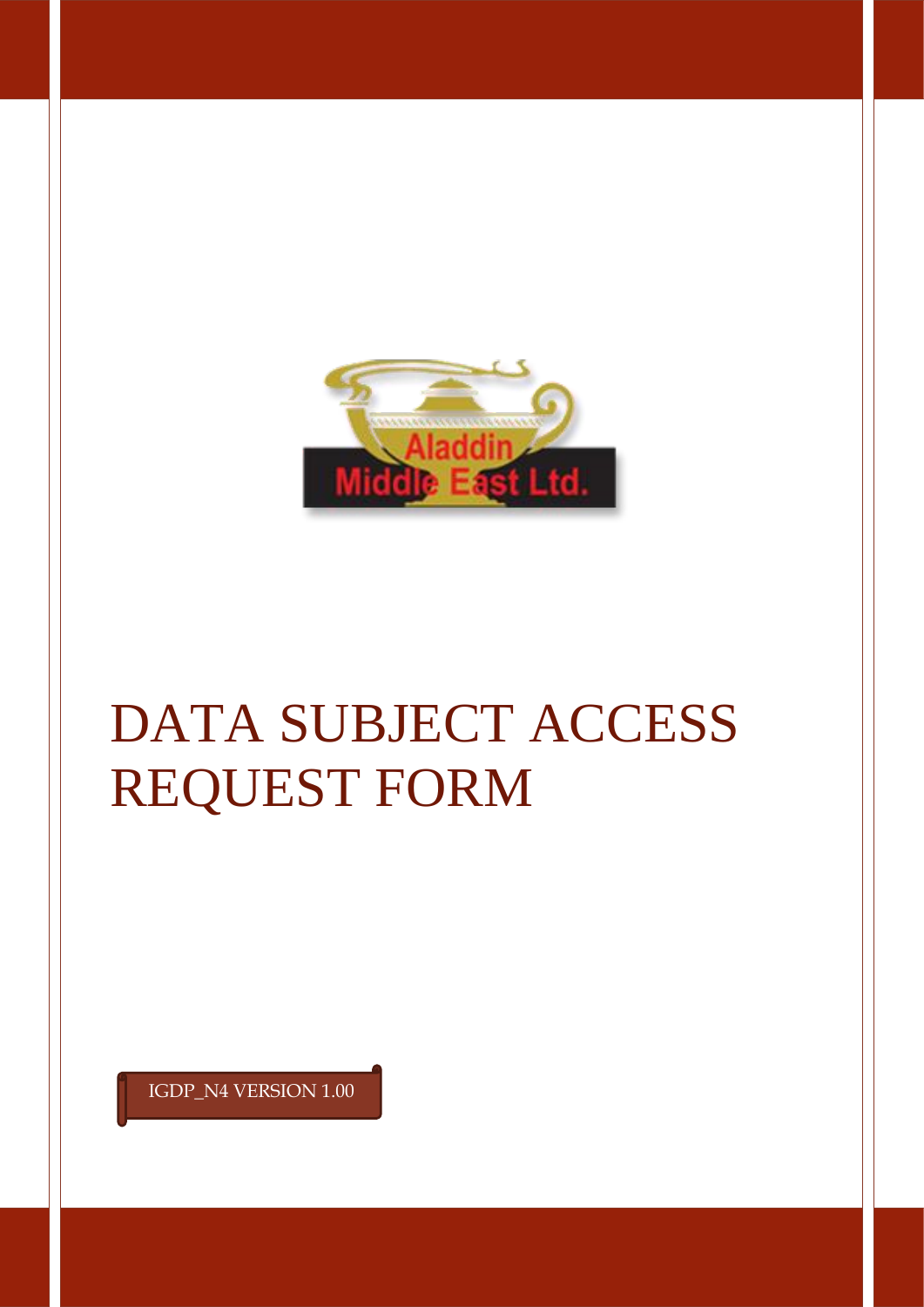# **Aladdin Middle East Limited – Turkey Branch Office**

## **DATA SUBJECT ACCESS REQUEST FORM**

#### **GENERAL GUIDELINES**

 Pursuant to Article 11 of the Law No. 6698 on Personal Data Protection, you, as Data Subject, have a right to receive confirmation that an organization processes your personal data, and also a right to access that data so that you may be aware of it and are able to verify the lawfulness of the processing. You may use this form to lodge your request to Aladdin Middle East Limited – Turkey Branch Office (hereinafter referred as the "Company") . Please be aware that, despite your request to have your data deleted, there are specific reasons for which we may decline your request and your data will continue to be processed.

When you make a subject access request, you will be informed of:

- whether or not your data is processed and the reasons for the processing of your data
- the categories of personal data concerning you
- where your data has been collected from if it was not collected from you
- anyone who your personal data has been disclosed to or will be disclosed to, including anyone outside of Turkey and the safeguards utilized to ensure data security
- how long your data is kept for (or how that period is decided)
- your rights in relation to data rectification, erasure, restriction of and objection to processing
- your right to complain to the KVKK (Data Protection Board, hereinafter referred as the "Board) if you are of the opinion that your rights have been infringed
- the reasoning behind any automated decisions taken about you.

As per Article 13 of the Law, you must lodge your application in writing to the Company, acting as data controller, about your requests concerning the implementation of this Law or via other methods specified by the Board. The Company will conclude its response to your request within the shortest time possible depending on the nature of the demand and within thirty days at the latest and free of charge. However, if the action in question incurs another cost, the price set by the Board may be collected. We will notify you by mail or electronically.

This Application Form has been prepared in order to determine your relationship with the Company upon your application, to determine your personal data processed by us, if any, and to respond to your applications accurately, completely and in a timely manner. Company reserves the right to request additional information and documents for verify your identity or authority of your attorney in order to prevent unauthorized applications made on your behalf, to prevent unlawful and unfair data sharing with third parties, and especially to ensure the security of your personal data. Company will not be held responsible for damages and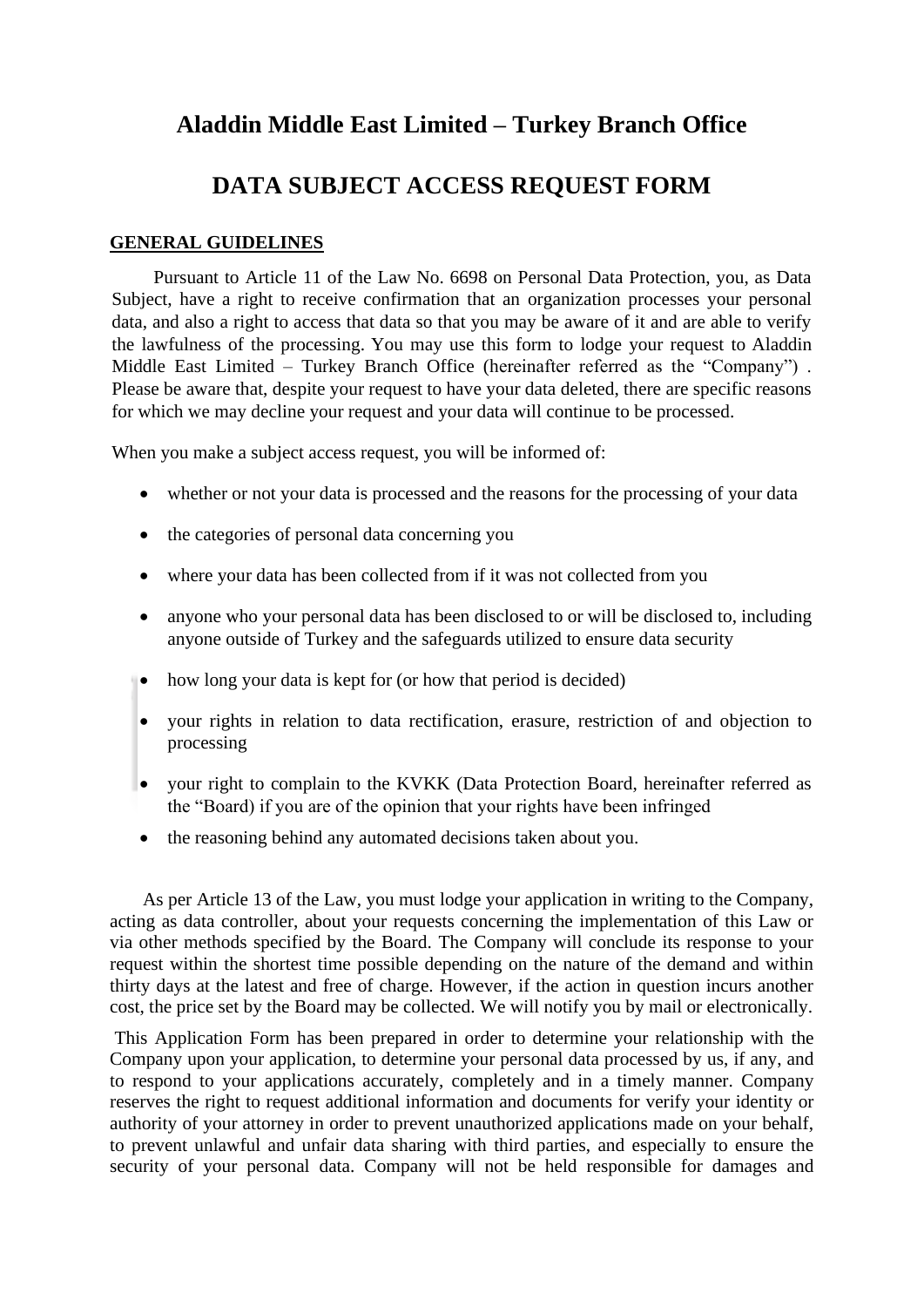complaints arising as a result of wrong information or unauthorized applications in the event that the information regarding your requests submitted within the scope of the Application Form is not accurate and up-to-date or submitted by an unauthorized person.

#### **Making a subject access request**

 As per Article 13 of the Law, subject access requests must be made in writing and can be made in either hard copy format or electronically.

Within this framework, the applications to be made to the Company in "written" form can be done by printing out and signing this form. You must include specific details of the data you wish to see in your request as this will enable a more efficient response from the Company. We may need to contact you for further details on your request if insufficient information is contained in the original request. Requests may be made by you personally, through a notary public or by a third party e.g. a solicitor acting on your behalf. We will request evidence that the third party is entitled to act on your behalf if this is not provided at the same time as the request is made. You can also use your e-mail address that you previously notified to our Company and registered in our system. You can electronically sign this form with a "secure electronic signature" as defined in the Electronic Signature Law No. 5070 and send it to the registered e-mail address of the Company.

| WAY OF SUBMITTION                                                                                                                                                                                       | <b>ADRESS TO BE USED</b>                                                    | <b>INFORMATION THAT MUST</b><br><b>BE GIVEN</b>                                                                                                                 |
|---------------------------------------------------------------------------------------------------------------------------------------------------------------------------------------------------------|-----------------------------------------------------------------------------|-----------------------------------------------------------------------------------------------------------------------------------------------------------------|
| In person; The Data<br>Subject must submit his/her<br>application in person and<br>bring the relevant<br>documents (such as Turkish<br>ID, driver's license,<br>passport) to prove his/her<br>identity. | Karum İş Merkezi İran<br>Caddesi No:21/394<br>Kavaklıdere<br>Çankaya/Ankara | "Request for Right to be<br>Informed pursuant to Law No.<br>6698 on Protection of Personal<br>Data" should be written on the<br>Envelope / Letter.              |
| Notification via Notary                                                                                                                                                                                 | Karum İş Merkezi İran<br>Caddesi No:21/394<br>Kavaklıdere<br>Çankaya/Ankara | "Request for Right to be<br>Informed pursuant to Law No.<br>6698 on Protection of Personal<br>Data" should be written on the<br>Notification Envelope / Letter. |
| Submitting through an e-<br>mail registered at the<br>Company before                                                                                                                                    |                                                                             | "Request for Right to be<br>Informed pursuant to Law No.<br>6698 on Protection of Personal<br>Data" should be written on the<br>Subject Line of the e-mail      |
| Submitting through<br>Registered Electronic Mail<br>with electronic signature                                                                                                                           | kykk@ame.com.tr                                                             | "Request for Right to be<br>Informed pursuant to Law No.<br>6698 on Protection of Personal<br>Data" should be written on the<br>Subject Line of the e-mail      |

You can find details concerning how you can submit your request in written from.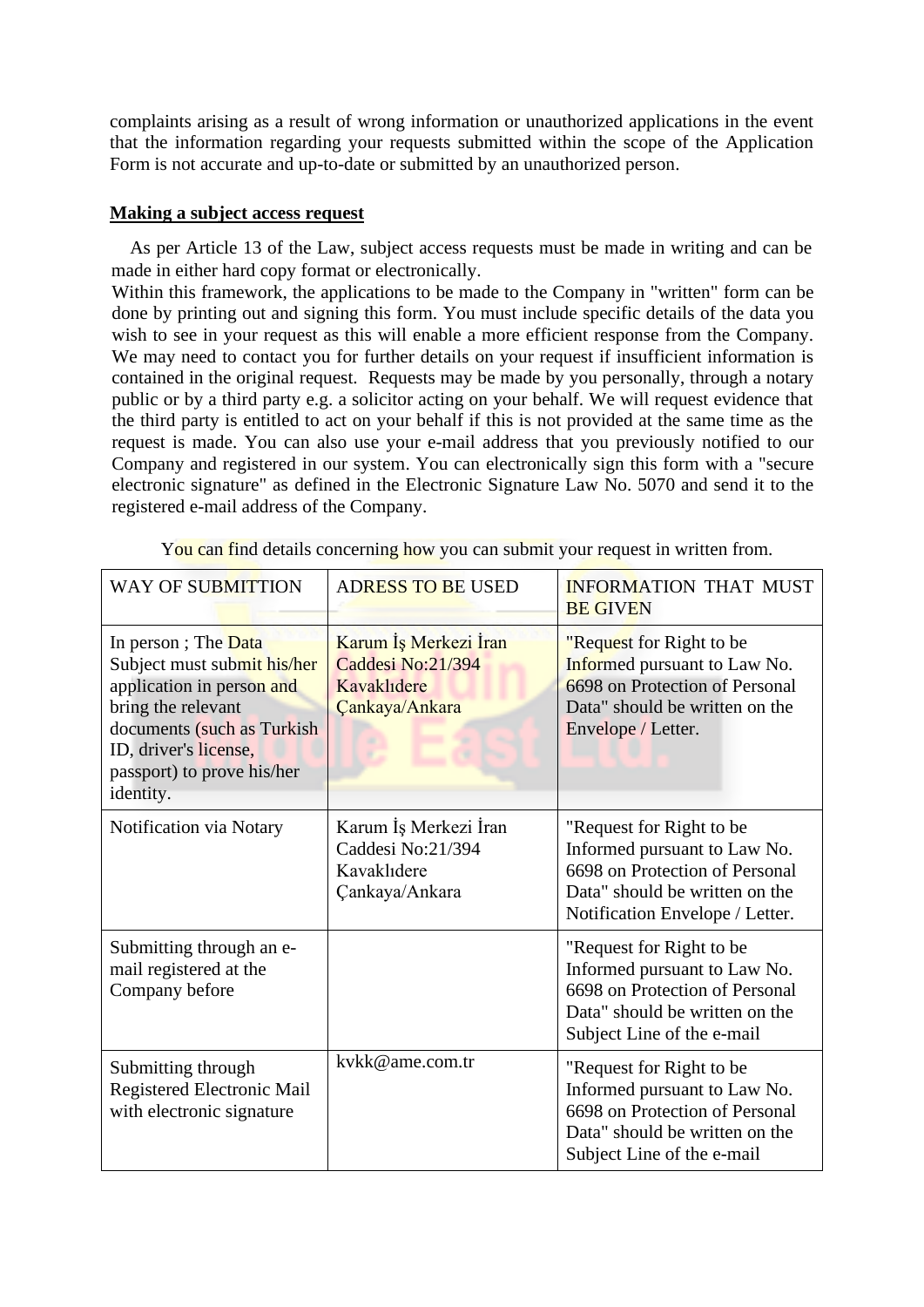## **DATA SUBJECT IDENTITY AND CONTACT INFORMATION**

 Please fill out the relevant boxes so that we can get in contact with you and verify your identity.

| Name Surname                                                                                                          |                                                                                                                                                                                                                                              |
|-----------------------------------------------------------------------------------------------------------------------|----------------------------------------------------------------------------------------------------------------------------------------------------------------------------------------------------------------------------------------------|
| TR Identity Number(For<br>citizens of third countries<br>passport number)                                             |                                                                                                                                                                                                                                              |
| Mobile Phone Number                                                                                                   |                                                                                                                                                                                                                                              |
| E-mail address                                                                                                        |                                                                                                                                                                                                                                              |
| Correspondence Address                                                                                                |                                                                                                                                                                                                                                              |
| Please<br>indicate<br>the<br>communication channel<br>you prefer to be notified<br>concerning<br>your<br>application. | Send your response to my e-mail.<br>Send your response by mail to my address.<br>I would like to be notified in person.<br>(In case of receipt by proxy, proxy must have a notarized power<br>of attorney or a certificate of authorization) |

Please indicate your relationship with our Company. (E.g., customer, business partner, employee candidate, former employee, third party company employee, shareholder.)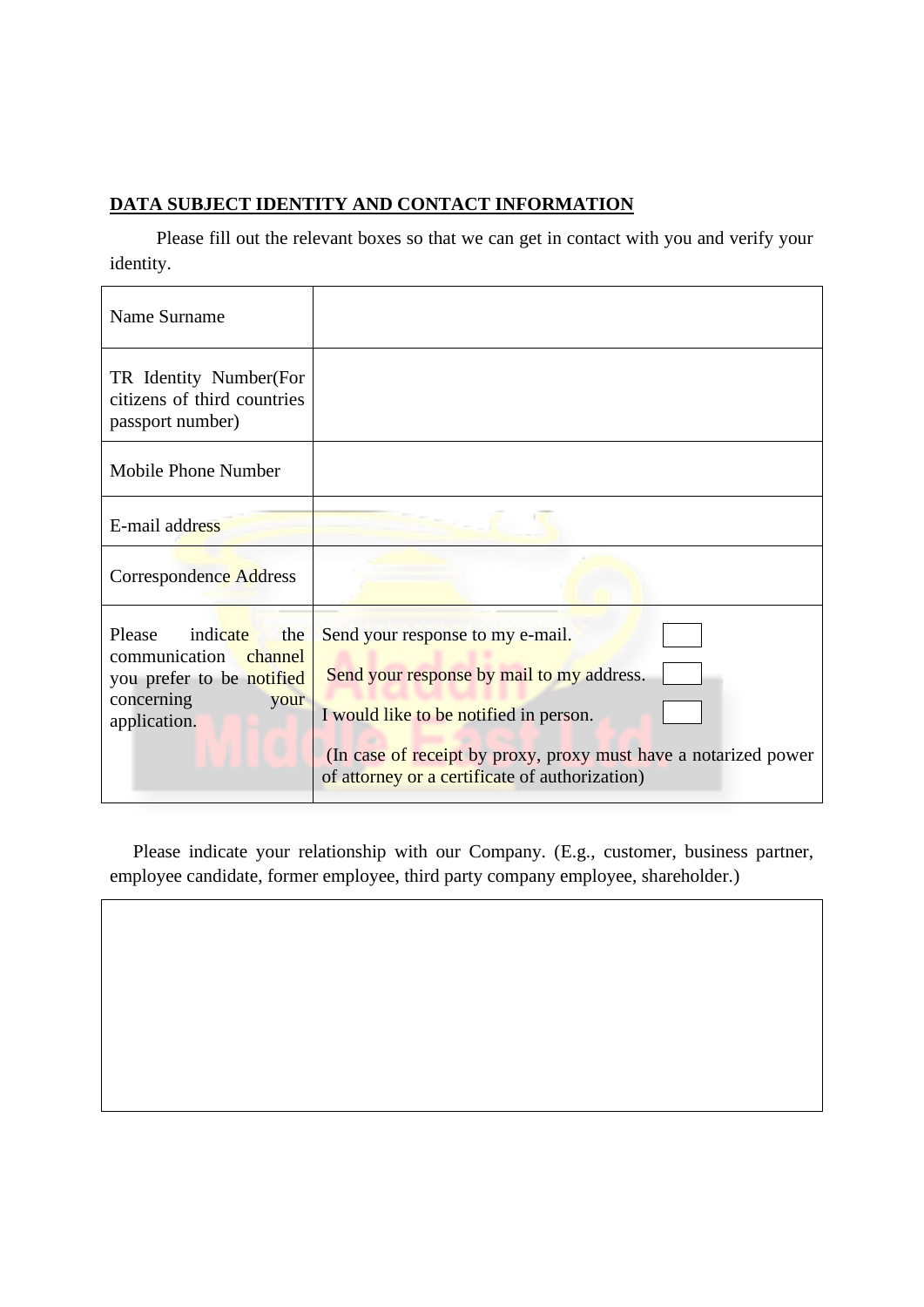### **REQUEST DETAILS**

 In order for us to respond to your application quickly, we kindly ask you to write your request regarding your personal data clearly and in detail below. If available, you can add information and documents regarding your request to your application. If you have already contacted with any of our staff, you can also mention them.



| <b>SUBJECT MATTER</b>                                                                                                                                                                                    | CHOICE |
|----------------------------------------------------------------------------------------------------------------------------------------------------------------------------------------------------------|--------|
| Is your Company process my personal data?                                                                                                                                                                |        |
| If the answer is yes, I kindly request information about your data processing<br>operations.                                                                                                             |        |
| Please provide me with a detailed accounting of the specific uses that you have<br>made, are making, or will be making of my personal data                                                               |        |
| Are my personal data transferred to third parties at home or abroad? If my<br>personal data is transferred, I request information about recipient third parties.                                         |        |
| I think that my personal data is incomplete or incorrectly processed by your<br>Company and I request it to be corrected.                                                                                |        |
| The following information and documents should be submitted to our Company:                                                                                                                              |        |
| The content of your personal data that you think is incomplete or<br>$\bullet$<br>incorrect and you want corrected.<br>Documents showing correct and complementary information of your<br>personal data. |        |